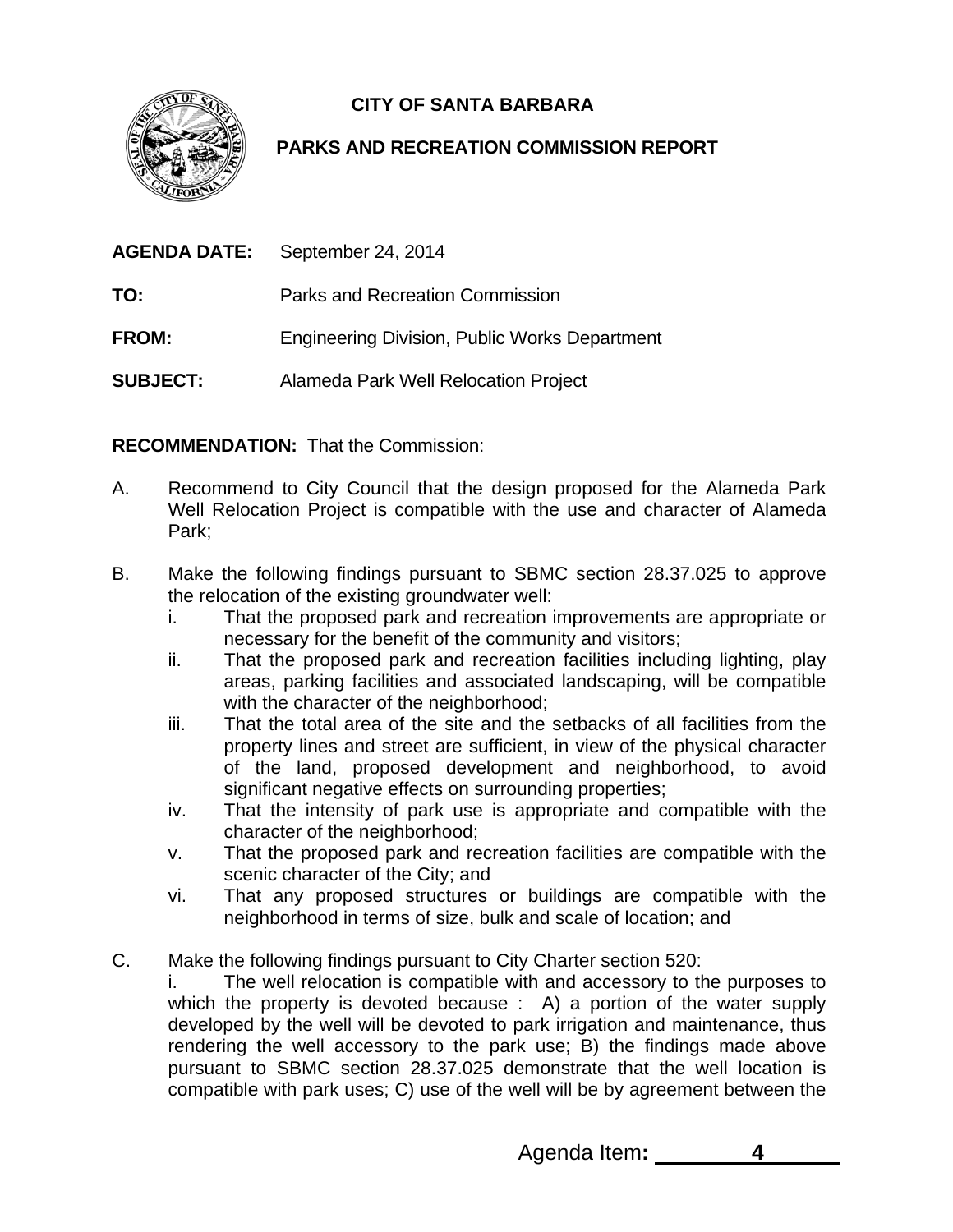Parks and Recreation Commission Report Alameda Park Well Relocation Project September 24, 2014 Page 2

> Parks and Recreation and Public Works Departments, and fully regulated by the City; and D) permission for the well will be contingent upon the Parks and Recreation and Public Works Department reaching agreement to the satisfaction of the City Administrator on all relevant construction and use issues, including appropriate compensation for the use of the parkland.

### **DISCUSSION:**

## **Background**

The City of Santa Barbara (City) relies on groundwater as one of the water sources meeting the needs of its customers. Groundwater is especially important during times of drought when surface water supplies may be restricted. The Alameda Park Well was constructed in 1990 to support the groundwater supply available to the City. The original construction was permitted by the Community Development Division and approved by City Council. In February of this year the well began pumping sand due to a failure in the well structure. The well has since been out of service.

### Project Goals

The Public Works Department would like to relocate the existing well from its position in a planted area of the park near the Kids World Playground to a planted area approximately 100 feet away (Attachment 1). Understanding the importance of the site to the surrounding neighborhood, Engineering Staff has worked with Parks Staff to determine a project timeline that minimizes the impact to park services.

#### Project Design Development

The Engineering Division retained Pueblo Water Resources (PWR) to develop design plans and specifications for the relocated groundwater well. Early in the design process, as recommended by Parks Staff, the City required PWR to add the services of a licensed Landscape Architect and Certified Arborist.

The design team has developed a well-siting study, tree protection plan, and preliminary design plans for design review. The well-siting study determined the new location of the relocated well that maintained the appropriate hydrogeology and complied with concerns raised by the stakeholders involved. The tree protection plan was developed by a Certified Arborist and used to develop the well-siting study by identifying trees for removal that were either in poor condition or had an irregularity that limited their growth potential. The tree protection plan also defined appropriate protection measures for trees in or near the proposed construction area. The preliminary design plans have been developed by a licensed Landscape Architect, and incorporate recommendations from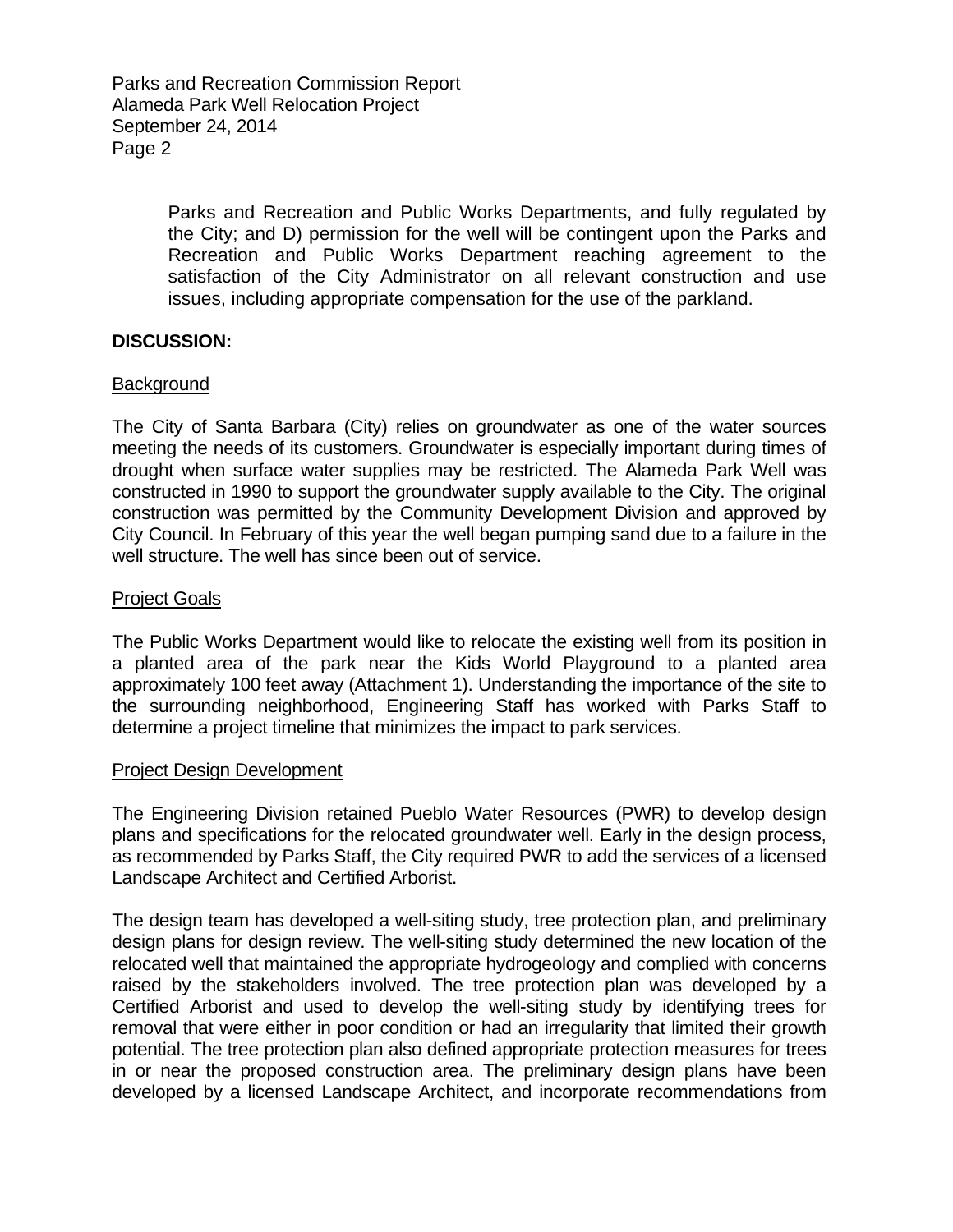Parks and Recreation Commission Report Alameda Park Well Relocation Project September 24, 2014 Page 3

the Street Tree Advisory Committee (STAC), including improvements to the irrigation system in the impacted area, and the tree protection plan (Attachment 2).

### Project Review and Approval

The project requires design review and approval by the Historic Landmarks Commission (HLC), as the park is located in the El Pueblo Viejo Landmark District. The project will also require a building permit issued by Building and Safety and a Public Works permit issued by the Public Works Department.

The project has been reviewed by the City's Water Commission and by the STAC. At their August 7, 2014 regular meeting, the STAC recommended approval to the Parks and Recreation Commission to remove five (5) trees providing they were replaced with:

- One Giant Bird of Paradise with five trunks at least  $\frac{1}{2}$  the size of the original tree to be removed
- one Giant Bird of Paradise with three trunks at least  $\frac{1}{2}$  the size of the original tree
- two King Palms with at least eight feet of brown trunk height
- one Butia Capitata Palm with at least eight feet of brown trunk height

The revised plans incorporate all of the STAC recommendations. Parks and Recreation staff support the plan as submitted. The Parks and Recreation Commission is being asked to approve the removals and proposed project landscape plan.

At the request of the City Attorney's Office, the Engineering Division is recommending that the Parks and Recreation Commission make findings supporting the relocation of the groundwater well in Alameda Park, and that the project is compliant with City Charter section 520, Disposition of Real Property or a Public Utility. The well relocation project is "compatible with and accessory to the purposes to which the property is devoted", as the well provides a public benefit in the form of clean, safe drinking and irrigation water directly to the park as well as the surrounding community. The existing well will be destroyed and the Park land returned to its original use. The relocated well will occupy the same size area as the original well, but in a different location, thereby maintaining the conditions of the permitted use. Moreover, the well will be installed after an appropriate agreement permitting the well is reached between the Parks and Recreation and Public Works Departments. The City Attorney advises that this agreement must be to the satisfaction of the City Administrator on all relevant construction and use issues, including appropriate compensation for the use of the parkland. The proposed project meets all the requirements of subsection A, section 28.37.025 of the Municipal Code for findings of appropriate usage for property zoned for Park and Recreation.

With Commission approval, the recommendations and findings will be scheduled for City Council action in late October. As a separate action, and upon completion of Design and Building and Safety review, the project will be publicly bid and the awarded contract to